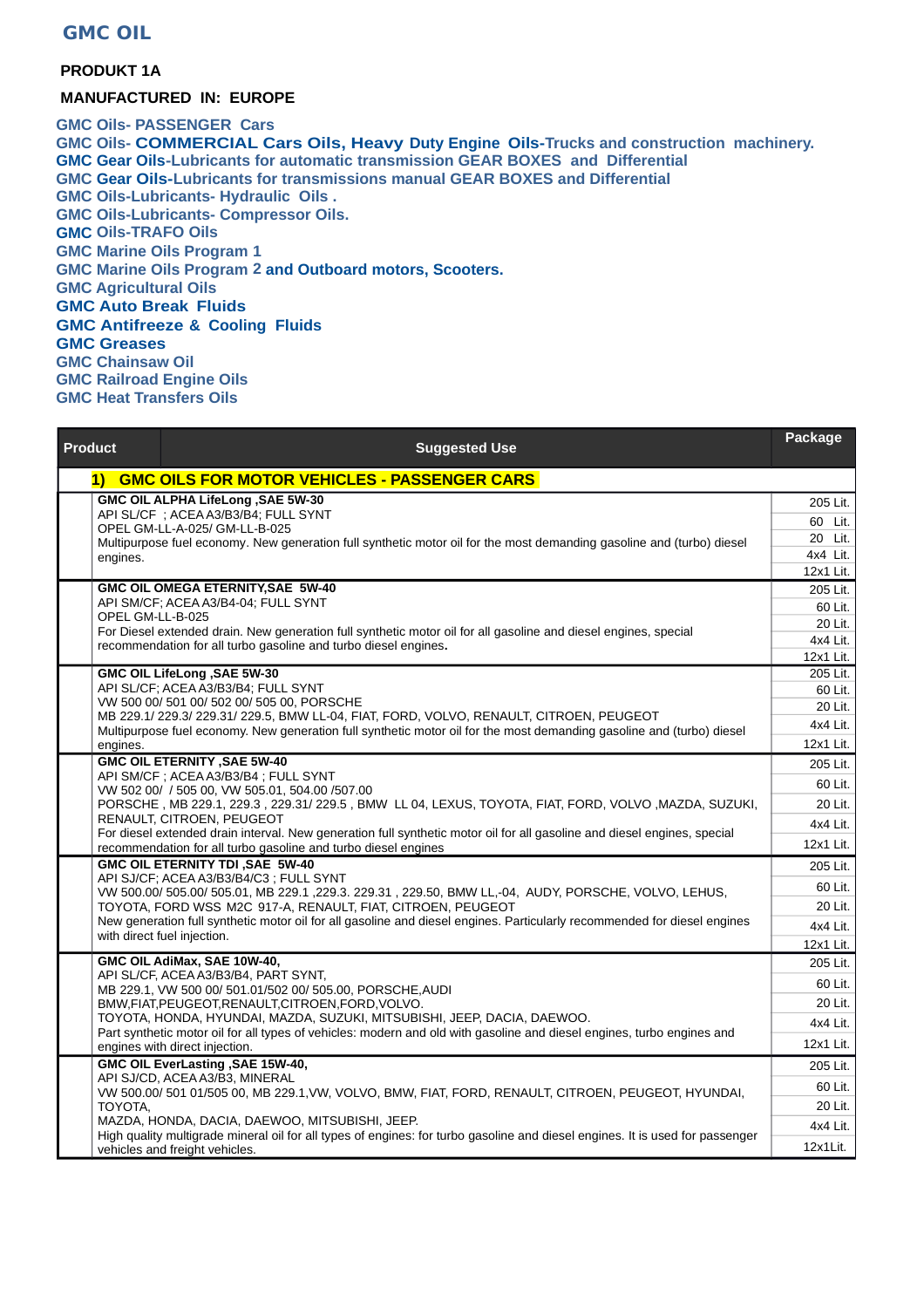|  | GMC OIL MORE LASTING, SAE 5W-30, API SLICF; ACEA A3/B3/B4; FULL SYNT                                                                                                                                                                                                                                                                                                                                                                                                                                          | 205 Lit. |
|--|---------------------------------------------------------------------------------------------------------------------------------------------------------------------------------------------------------------------------------------------------------------------------------------------------------------------------------------------------------------------------------------------------------------------------------------------------------------------------------------------------------------|----------|
|  | Particularly suitable: OPEL GM-LL-A-025, GM-LL-B-025.<br>VW 500.00/501.00/502.00/505.00, Porsche, BMW LL, MB 229.1/229.3/229.31/229.5, BMW LL                                                                                                                                                                                                                                                                                                                                                                 | 60 Lit.  |
|  | Suitable also when 5W30 API SL/CF lubricant is recommended: Toyota, Honda, Hyundai, Mazda,                                                                                                                                                                                                                                                                                                                                                                                                                    | 20 Lit.  |
|  | Suzuki, Mitsubishi, Jeep, Pontiac, Dacia, Daewoo, Volvo, Peugeot, Renault, Citroen, Ford, FIAT<br>Multipurpose fuel economy. New generation full synthetic motor oil for the most demanding gasoline and (turbo) diesel<br>engines.                                                                                                                                                                                                                                                                           | 4x4 Lit. |
|  |                                                                                                                                                                                                                                                                                                                                                                                                                                                                                                               | 12x1Lit. |
|  | GMC OIL ENDURING FORMULA 5W-40, API SM/CF; ACEA A3/B3/B4/; FULL SYNT.                                                                                                                                                                                                                                                                                                                                                                                                                                         | 205 Lit. |
|  | Particularly suitable: VW 502.00/505.00/505.01/506.00/507.00, MB 229.1/229.3./339.31 BMW LL-04<br>Suitable also when 5W40 API SM/CF or SL/CF lubricant is recommended:<br>Toyota, Honda, Mazda, Suzuki, Mitsubishi, Lexus, Nissan, KIA, SAAB, Volvo, Peugeot, Renault, Citroen, Ford, FIAT,<br>Rover.<br>For diesel extended drain interval. New generation full synthetic motor oil for all gasoline and diesel engines, special<br>recommendation for all turbo gasoline and turbo diesel engines           | 60 Lit.  |
|  |                                                                                                                                                                                                                                                                                                                                                                                                                                                                                                               | 20 Lit.  |
|  |                                                                                                                                                                                                                                                                                                                                                                                                                                                                                                               | 4x4 Lit. |
|  |                                                                                                                                                                                                                                                                                                                                                                                                                                                                                                               | 12x1Lit. |
|  | GMC OIL EXTREME LifeLong 5W-30, API SM/SL/CF/C3; ACEA A5/B5; FULL SYNT                                                                                                                                                                                                                                                                                                                                                                                                                                        | 205 Lit. |
|  | VW 502.00/ 504.00, /505.00/505.01/506.00 /507 00/ MB 229.1/229.3/ 229.31,229.51, BMW LL<br>New generation full synthetic motor oil for all gasoline and diesel engines, special recommendation for all turbo gasoline<br>and turbo diesel engines. For diesel extended drain interval. Suitable also when 5W30 API SM/SL/CF/C3 lubricant is<br>Recommended: VW, Porsche, MB, BNW, Rover, FIAT, Toyota, Honda, Mazda, Suzuki, Mitsubishi, Lexus, Nissan, KIA,<br>SAAB, Volvo, Peugeot, Renault, Citroen, Ford, | 60 Lit.  |
|  |                                                                                                                                                                                                                                                                                                                                                                                                                                                                                                               | 20 Lit.  |
|  |                                                                                                                                                                                                                                                                                                                                                                                                                                                                                                               | 4x4 Lit. |
|  |                                                                                                                                                                                                                                                                                                                                                                                                                                                                                                               | 12x1Lit. |

|  | <b>Product</b>                                                                                                                                                                                                                                                  | <b>Suggested Use</b>                                                                                                                                      | Package |                    |
|--|-----------------------------------------------------------------------------------------------------------------------------------------------------------------------------------------------------------------------------------------------------------------|-----------------------------------------------------------------------------------------------------------------------------------------------------------|---------|--------------------|
|  | 2) GMC MOTOR OILS FOR FREIGHT VEHICLES AND BUSES - COMMERCIAL VEHICLES                                                                                                                                                                                          |                                                                                                                                                           |         |                    |
|  |                                                                                                                                                                                                                                                                 | GMC OIL ROYAL ADS, SAE 5W-30; API CI-4, ACEA E5/E4/B4, SYNT UHPD                                                                                          |         | 205 Lit.           |
|  | M. BENZ 228.5, MAN M3277<br>VOLVO VDS3, RXD, LDF, MTU Type 3                                                                                                                                                                                                    |                                                                                                                                                           |         | 60 Lit.            |
|  | DHD1, MACK EO-M+, Cummins 20076/77/78, SCANIA, IVECO, RENAULT. Full Synthetic UHPD (Ultra High Performance<br>Diesel) oil for commercial trucks with diesel and turbocharged diesel engines. Multi viscosity fuel saving oil for longest oil<br>change interval |                                                                                                                                                           |         | 20 Lit.            |
|  |                                                                                                                                                                                                                                                                 |                                                                                                                                                           |         |                    |
|  |                                                                                                                                                                                                                                                                 |                                                                                                                                                           |         |                    |
|  |                                                                                                                                                                                                                                                                 |                                                                                                                                                           |         |                    |
|  |                                                                                                                                                                                                                                                                 | GMC OIL OFFLIMITS ; SAE 10W-40; ACEA E6/E4; SYNT, UHPD                                                                                                    |         | 205 Lit.           |
|  |                                                                                                                                                                                                                                                                 | MB 228.50 / 228.51, MAN 3277 /3477, VOLVO VDS-3, RXD, MTU Type 3, DHDI, SCANIA, IVECO,<br>RENAULT, Mack EO-M+, Cummins CES 20076/77/78, DAF, CATERPILLAR. |         | 60 Lit.<br>20 Lit. |
|  |                                                                                                                                                                                                                                                                 | Full Synthetic UHPD (Ultra High Performance Diesel) oil for commercial trucks with diesel and turbocharged diesel                                         |         |                    |
|  |                                                                                                                                                                                                                                                                 | engines. Allows the longest oil drain intervals; it is recommended by engine manufacturers.                                                               |         |                    |
|  |                                                                                                                                                                                                                                                                 |                                                                                                                                                           |         |                    |
|  | MB 228.50 / 228.51, MAN 3277 /3477                                                                                                                                                                                                                              | GMC OIL OFFLIMITS ULTRA; SAE 10W-40; ACEA E7/E6/E4; SYNT, UHPD                                                                                            |         | 205 Lit.           |
|  |                                                                                                                                                                                                                                                                 | VOLVO VDS-3, RXD, MTU Type 3, DHDI, SCANIA, IVECO, RENAULT, Mack EO-M+, Cummins CES 20076/77/78,                                                          |         | 60 Lit.            |
|  | DAF, CATERPILLAR.                                                                                                                                                                                                                                               | Full Synthetic UHPD (Ultra High Performance Diesel) oil for commercial trucks with diesel and turbocharged diesel                                         |         | 20 Lit.            |
|  |                                                                                                                                                                                                                                                                 | engines. Allows the longest oil drain intervals; it is recommended by engine manufacturers                                                                |         |                    |
|  |                                                                                                                                                                                                                                                                 |                                                                                                                                                           |         |                    |
|  | GMC OIL ENGY SAVIOR, SAE 10W-40;                                                                                                                                                                                                                                |                                                                                                                                                           |         | 205 Lit.           |
|  | MB 228.3/228.5 /229.1, MAN 3275/3277                                                                                                                                                                                                                            | ACEA E7/E5/B3/B4/A3; API CI-4/SL; PART SYNT, SHPD.                                                                                                        |         | 60 Lit.            |
|  | VOLVO VDS3, RLD-2, MTU Type 2, Mack EO-M+,                                                                                                                                                                                                                      |                                                                                                                                                           |         | 25 Lit.            |
|  | Global DHP 1, Cummins 20076/77/78, CAT ECF1,                                                                                                                                                                                                                    | ZFTE-ML07C, SCANIA, IVECO, RENAULT, CATERPILLAR                                                                                                           |         |                    |
|  |                                                                                                                                                                                                                                                                 | Part Synthetic Multi-viscosity SHPD (Super High Performance Diesel) oil for commercial trucks with diesel engines.                                        |         |                    |
|  | Extended drain intervals.                                                                                                                                                                                                                                       |                                                                                                                                                           |         |                    |
|  | GMC OIL ENGY SAVIOR SS; SAE 10W-40;                                                                                                                                                                                                                             | ACEA E7/E5/E4/B3/B4/A3; API CI-4/SL; SYNT, UHPD.                                                                                                          |         | 205 Lit.           |
|  |                                                                                                                                                                                                                                                                 | MB 228.3 / 228.5, MAN 3275,3277, DAF HP-1/HP-2, VOLVO VDS3,                                                                                               |         | 60 Lit.            |
|  |                                                                                                                                                                                                                                                                 | MTU Type 3, Mack EO-M+, Cummins CES 20076/77/78, SCANIA LDF-2, IVECO, RENAULT RXD/RLD-2,                                                                  |         | 20 Lit.            |
|  | CATERPILLAR ESF-2/ECF-1A                                                                                                                                                                                                                                        | Synthetic XHPD (X High Performance Diesel) oil for commercial trucks with diesel engines, and turbocharged diesel                                         |         |                    |
|  | engines Extended drain intervals.                                                                                                                                                                                                                               |                                                                                                                                                           |         |                    |
|  |                                                                                                                                                                                                                                                                 | GMC OIL MOTO SAVIOR; SAE 15W-40; ACEA E5/E3/B3/A2; API CG-4/SJ, PART SINT, SHPD.                                                                          |         | 205 Lit.           |
|  |                                                                                                                                                                                                                                                                 | MB 228.3,228.1,229.1, MAN3275, 270271, VOLVO VDS3, RLD, Mack EO-M+, MTU Type1, Cummins 20071/76, MIL-L-                                                   |         | 60 Lit.            |
|  | 46152 & 2104, CATERPILLAR 1K                                                                                                                                                                                                                                    | Full mineral SHPD (Super High Performance Diesel) oil for commercial trucks. High quality motor oil for maximal engine                                    |         |                    |
|  | protection                                                                                                                                                                                                                                                      |                                                                                                                                                           |         | 20 Lit.            |
|  |                                                                                                                                                                                                                                                                 | High quality "four season" multigrade motor oil particularly suitable for lubricating naturally aspirated and supercharged                                |         |                    |
|  |                                                                                                                                                                                                                                                                 | diesel engines, even under severe operating conditions.                                                                                                   |         |                    |
|  | GMC OIL SAFE ROAD; SAE 20W-50.                                                                                                                                                                                                                                  |                                                                                                                                                           |         | 205 Lit.           |
|  | ACEA E2/B3/A3; API CH-4/SJ; MINERAL HDD.                                                                                                                                                                                                                        | MB 228.1/229.1, MAN 271, VDS2, Mack EO-M+, Cummins 20071/76                                                                                               |         | 60 Lit.            |
|  |                                                                                                                                                                                                                                                                 | Mineral HDD (Hard Duty Diesel) oil for commercial trucks                                                                                                  |         | 20 Lit.            |
|  |                                                                                                                                                                                                                                                                 | Recommended for diesel engines . High quality motor oil for maximal engine protection on                                                                  |         |                    |
|  | extremely high temperatures.                                                                                                                                                                                                                                    |                                                                                                                                                           |         |                    |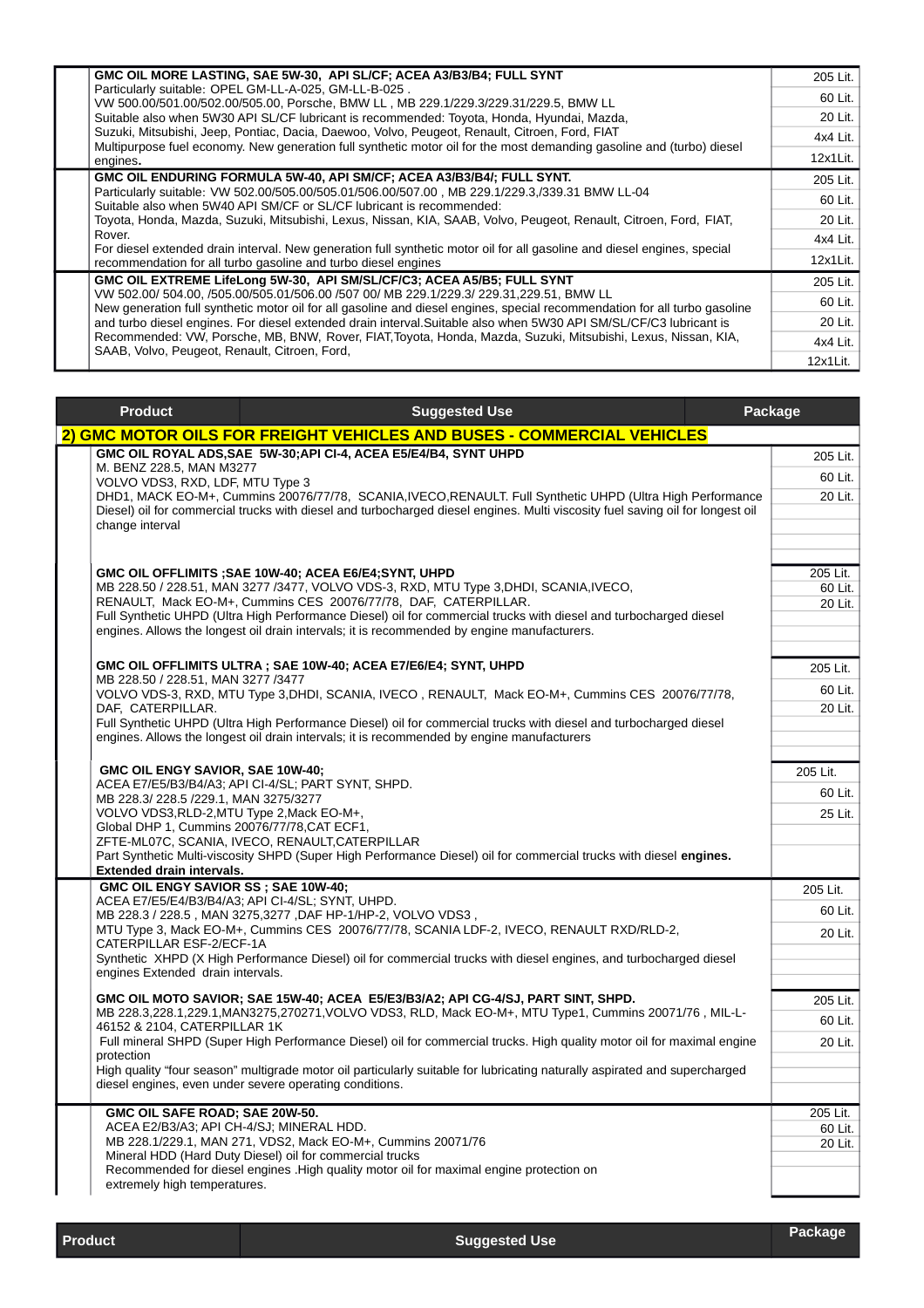| 3) | GMC OIL - LUBRICANTS - AUTOMATIC TRANSMISSIONS, GEAR BOXES, HYDRAULIC SYSTEMS                                             |       |
|----|---------------------------------------------------------------------------------------------------------------------------|-------|
|    | GMC OIL ATF DEXRON II; GM DEXRON II ; ALLISON C3.                                                                         | 205L  |
|    | Automatic transmission fluid formulated to satisfy the requirements of GM Dexron II in terms of:                          |       |
|    | · Friction modified characteristics (to favour smooth and noiseless engaging of brakes and clutches)                      |       |
|    | • High thermal and oxidative stability                                                                                    |       |
|    | • Anti-wear protection                                                                                                    |       |
|    | • High fluidity at low temperatures                                                                                       |       |
|    | • High viscosity index                                                                                                    |       |
|    | It is recommended not only for automatic transmissions but also for power steering, gear boxes, hydraulic                 |       |
|    | systems and any other application where a Dexron II type fluid is suggested.                                              |       |
|    | GMC OIL ATF DEXRON III ; GM DEXTRON III; FORD NEW MERCON; ALLISON C4;                                                     | 205 L |
|    | <b>CATERPILLAR TO-2; FULL SYNT</b>                                                                                        |       |
|    | Synthetic based automatic transmission fluid, specifically formulated to satisfy the both latest American requirements of |       |
|    | GM Dexron, Ford Mercon, Allison C4 and the most important European engine manufacturers in terms of:                      |       |
|    | • Friction modified characteristics (to favour smooth and noiseless engaging of brakes and clutches)                      |       |
|    | • High thermal and oxidative stability                                                                                    |       |
|    | • Anti-wear protection                                                                                                    |       |
|    | • High fluidity at low temperatures                                                                                       |       |
|    | • High viscosity index                                                                                                    |       |
|    | Meeting the performance levels required by the following specifications:                                                  |       |
|    | GM DEXRON III, FORD, NEW MERCON ALLISON C4,                                                                               |       |
|    | <b>CATERPILLAR TO-2</b>                                                                                                   |       |
|    | It is foreseen to satisfy the European engine manufacturers requirements issuing the specifications for own ATF such as   |       |
|    | Mercedes Benz, ZF, Voith.                                                                                                 |       |
|    |                                                                                                                           |       |
|    |                                                                                                                           |       |
|    | 4) GMC OIL - LUBRICANTS - MANUAL GEAR BOXES AND DIFERENTIALS                                                              |       |
|    | GMC OIL GEAR OIL ; GEAR 75W140; FULL SYNT HC; API GL5; MIL-L-2105D                                                        | 205L  |
|    | Special fully synthetic wide viscosity range oil suitable for gear boxes installed both on passenger cars, commercial     |       |
|    | vehicles, off-road equipments operating under severe conditions.                                                          |       |
|    | The wide multigrade range and the nature of the synthetic base oils make it suitable in any climate conditions.           |       |
|    | The product has both strong EP characteristics, to ensure equipment protection even under boundary lubrication            |       |
|    | conditions, and antiwear properties, for a longer components durability                                                   |       |
|    | Meeting the performance levels required by the following specifications:                                                  |       |
|    | API GL5, MIL-L-2105D                                                                                                      |       |
|    | Also meeting the requirements for the transmission gears of the following European engine manufacturers:                  |       |
|    | EATON, MAN, MB, SCANIA, VOLVO, ZF.                                                                                        |       |
|    |                                                                                                                           |       |
|    |                                                                                                                           |       |
|    | GMC OIL GEAR OIL 80W90 API GL3; API GL 3, FZG 10, ZF TE - ML 02                                                           | 205L  |
|    | Antiwear gear oil whose friction characteristics are compatible with synchromeshes of gear boxes installed both on        |       |
|    | passenger cars and commercial vehicles not requiring high EP protection.                                                  |       |
|    | It is recommended for use in transmissions like manual gear boxes or front-wheel gear boxes with no hypoid gears, where   |       |
|    | GL4 and GL5 level chemically active                                                                                       |       |
|    |                                                                                                                           |       |
|    | lubricant may produce corrosion on unsatisfactory contact of sliding surfaces.                                            |       |
|    | The well balanced formulation ensures protection against wear, corrosion, oxidation, foam and also good viscosity         |       |
|    | characteristics at low and high temperatures.                                                                             |       |

٦

Meeting the performance levels required by the following specifications:

**API GL3 FZG 10, ZF TE –ML 02**

**GMC GEAR OIL 80W90 ; API GL4** Gear oil whose characteristics provide gear protection under extreme pressure (EP) conditions. It is recommended for use in transmissions like manual gear boxes and hypoid differentials when GL5 level lubricants are not expressly required. The well balanced formulation ensures protection against wear, rust, corrosion, oxidation. The product is no "active" and can be used without any problem on copper alloy components. 205 L **GMC GEAR OIL 80W90; API GL5; MIL – L -2105D** Gear oil whose characteristics provide gear protection under high extreme pressure (EP) conditions. It is recommended for use in manual gear boxes and hypoid differentials when API GL5 level lubricants are expressly required. The well balanced formulation ensures protection against wear, rust, corrosion, oxidation and good thermal stability during extended drain intervals. 205 L **GMC GEAR OIL 85W140 ; API GL5, MIL – L -2105D** Gear oil whose characteristics provide gear protection under high extreme pressure (EP) conditions. It is recommended for use in manual gear boxes and hypoid differentials when API GL5 level lubricants are expressly required. The well balanced formulation ensures protection against wear, rust, corrosion, oxidation and good thermal stability during extended drain intervals 205 L

| GMC OIL GEAR TDL 75W90, API GL5 / MT 1, MIL-L-2105D / MIL- PRF-2105E                                                          | 205 L |
|-------------------------------------------------------------------------------------------------------------------------------|-------|
| Special synthetic universal oil (TDL = Total Driveline Lubricant) whose friction characteristics are compatible with synchro- |       |
| meshes of gear boxes installed both on passenger cars and commercial vehicles operating under severe conditions.              |       |
| Due to the innovative components balance it is the first product that, while matching EP API GL5 performance, is able to      |       |
| I lasting operation even when in contact with the friction materials of the transmission gears.                               |       |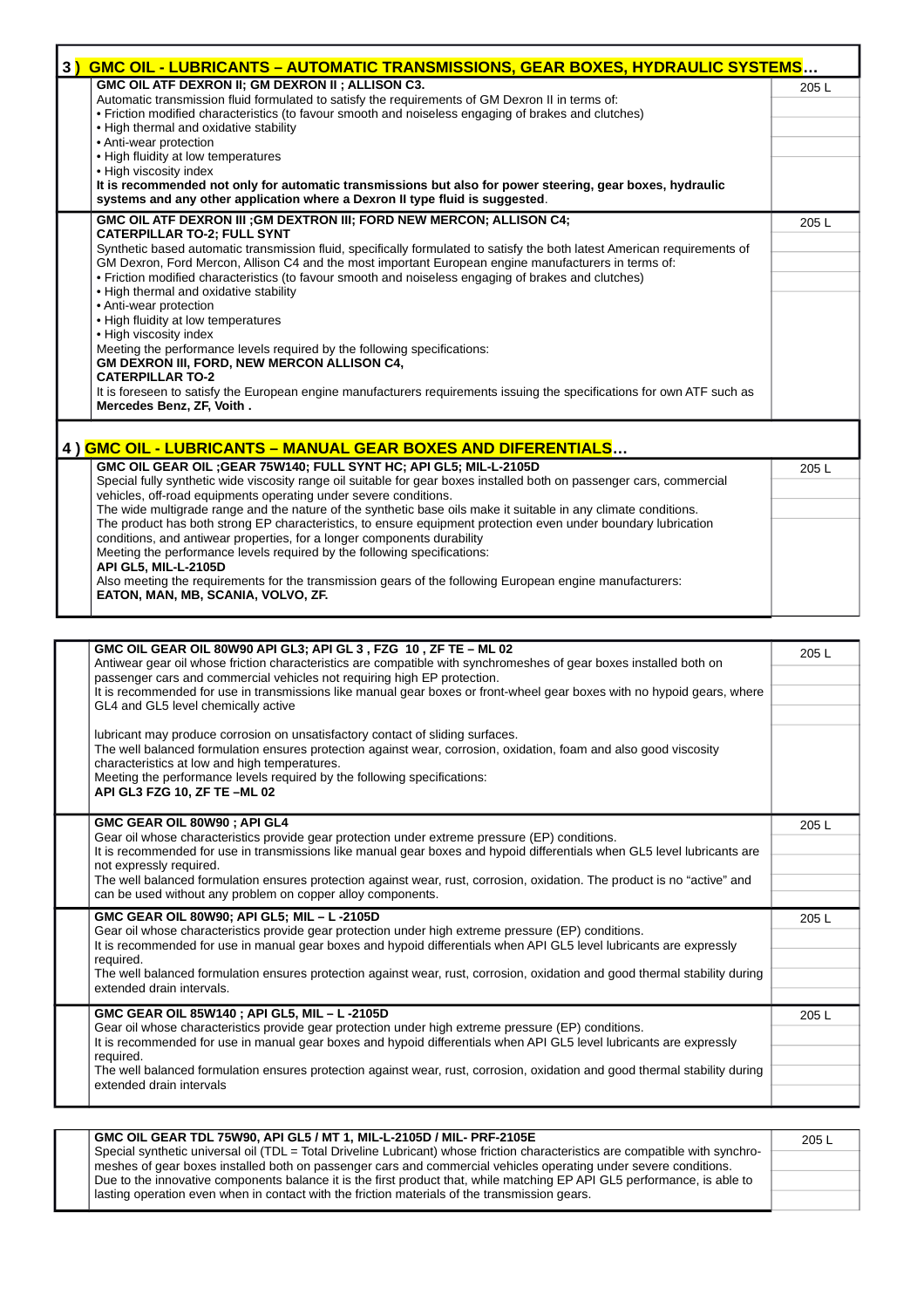|    | Meeting the performance levels required by the following specifications:<br>API GL5 / MT 1, MIL-L-2105D / MIL-PRF-2105E<br>Also meeting the requirements for the transmission gears of the following European engine manufacturers:<br>EATON, MAN, MB, SCANIA, VOLVO, ZF.<br>The wide multigrade range and the nature of the synthetic base oils make it suitable in any climate conditions. It can                                                                                                                                                                                                                             |      |
|----|---------------------------------------------------------------------------------------------------------------------------------------------------------------------------------------------------------------------------------------------------------------------------------------------------------------------------------------------------------------------------------------------------------------------------------------------------------------------------------------------------------------------------------------------------------------------------------------------------------------------------------|------|
| 5) | <b>GMC OIL - LUBRICANTS - HYDRAULIC SYSTEMS</b>                                                                                                                                                                                                                                                                                                                                                                                                                                                                                                                                                                                 |      |
|    | GMC OIL, ATF DEXRON II, GM DEXRON II, ALLISON C3.<br>For hydraulics systems, automatic transmission, fluid formulated to satisfy the requirements of GM Dexron II in terms of:<br>• Friction modified characteristics (to favour smooth and noiseless engaging<br>of brakes and clutches)<br>• High thermal and oxidative stability<br>• Anti-wear protection<br>• High fluidity at low temperatures<br>• High viscosity index<br>For hydraulic systems and any other application where a Dexron II type fluid is suggested.<br>It is recommended not only for automatic transmissions but also for power steering, gear boxes. | 205L |

| <b>GMC OIL HYDRO 32</b>                                                                                                                                                                             | 205L |
|-----------------------------------------------------------------------------------------------------------------------------------------------------------------------------------------------------|------|
| HYDRO series lubricants are formulated with special paraffinic base oils and their properties, enhanced by the additive                                                                             |      |
| treatment, can satisfy the most stringent requirements of modern hydraulic systems.<br>. High chemical and thermal stability and prevention of sludge/deposits formation                            |      |
| • Capacity to minimize oxidation and foaming and to ensure long machinery life by reducing wear and preventing                                                                                      |      |
| corrosion and rust                                                                                                                                                                                  |      |
| • Excellent demulsibility                                                                                                                                                                           |      |
| • Naturally shear stable                                                                                                                                                                            |      |
| Meeting the performance levels required by the following specifications:                                                                                                                            |      |
| ISO - L - HM DIN 51524 Part 2                                                                                                                                                                       |      |
| AFNOR E 48 - 603                                                                                                                                                                                    |      |
| CINCINNATI MILACRON P 68 - P 69 - P 70                                                                                                                                                              |      |
| DENISON HF 1, HF 2, HF 0.                                                                                                                                                                           |      |
| VICKERS I - 286 - S; M - 2950 - S, FORD M-6 C 32                                                                                                                                                    |      |
| <b>GMC OIL HYDRO 46</b>                                                                                                                                                                             | 205L |
| HYDRO series lubricants are formulated with special paraffinic base oils and their properties, enhanced by the additive                                                                             |      |
| treatment, can satisfy the most stringent requirements of modern hydraulic systems.                                                                                                                 |      |
| . High chemical and thermal stability and prevention of sludge/deposits formation                                                                                                                   |      |
| • Capacity to minimize oxidation and foaming and to ensure long machinery life by reducing wear and preventing                                                                                      |      |
| corrosion and rust                                                                                                                                                                                  |      |
| • Excellent demulsibility                                                                                                                                                                           |      |
| • Naturally shear stable                                                                                                                                                                            |      |
| Meeting the performance levels required by the following specifications:<br>ISO - L - HM DIN 51524 Part 2                                                                                           |      |
| AFNOR E 48 - 603                                                                                                                                                                                    |      |
| CINCINNATI MILACRON P 68 - P 69 - P 70                                                                                                                                                              |      |
| DENISON HF 1, HF 2, HF 0.                                                                                                                                                                           |      |
| VICKERS I - 286 - S; M - 2950 - S, FORD M-6 C 32                                                                                                                                                    |      |
|                                                                                                                                                                                                     |      |
| <b>GMC OIL HYDRO 68</b>                                                                                                                                                                             | 205L |
| HYDRO series lubricants are formulated with special paraffinic base oils and their properties, enhanced by the additive                                                                             |      |
| treatment, can satisfy the most stringent requirements of modern hydraulic systems.                                                                                                                 |      |
| . High chemical and thermal stability and prevention of sludge/deposits formation<br>• Capacity to minimize oxidation and foaming and to ensure long machinery life by reducing wear and preventing |      |
| corrosion and rust                                                                                                                                                                                  |      |
| • Excellent demulsibility                                                                                                                                                                           |      |
| • Naturally shear stable                                                                                                                                                                            |      |
| Meeting the performance levels required by the following specifications:                                                                                                                            |      |
| ISO - L - HM DIN 51524 Part 2                                                                                                                                                                       |      |
| AFNOR E 48 - 603                                                                                                                                                                                    |      |
| CINCINNATI MILACRON P 68 - P 69 - P 70                                                                                                                                                              |      |
| DENISON HF 1, HF 2, HF 0.                                                                                                                                                                           |      |
| VICKERS I - 286 - S; M - 2950 - S, FORD M-6 C 32                                                                                                                                                    |      |
|                                                                                                                                                                                                     |      |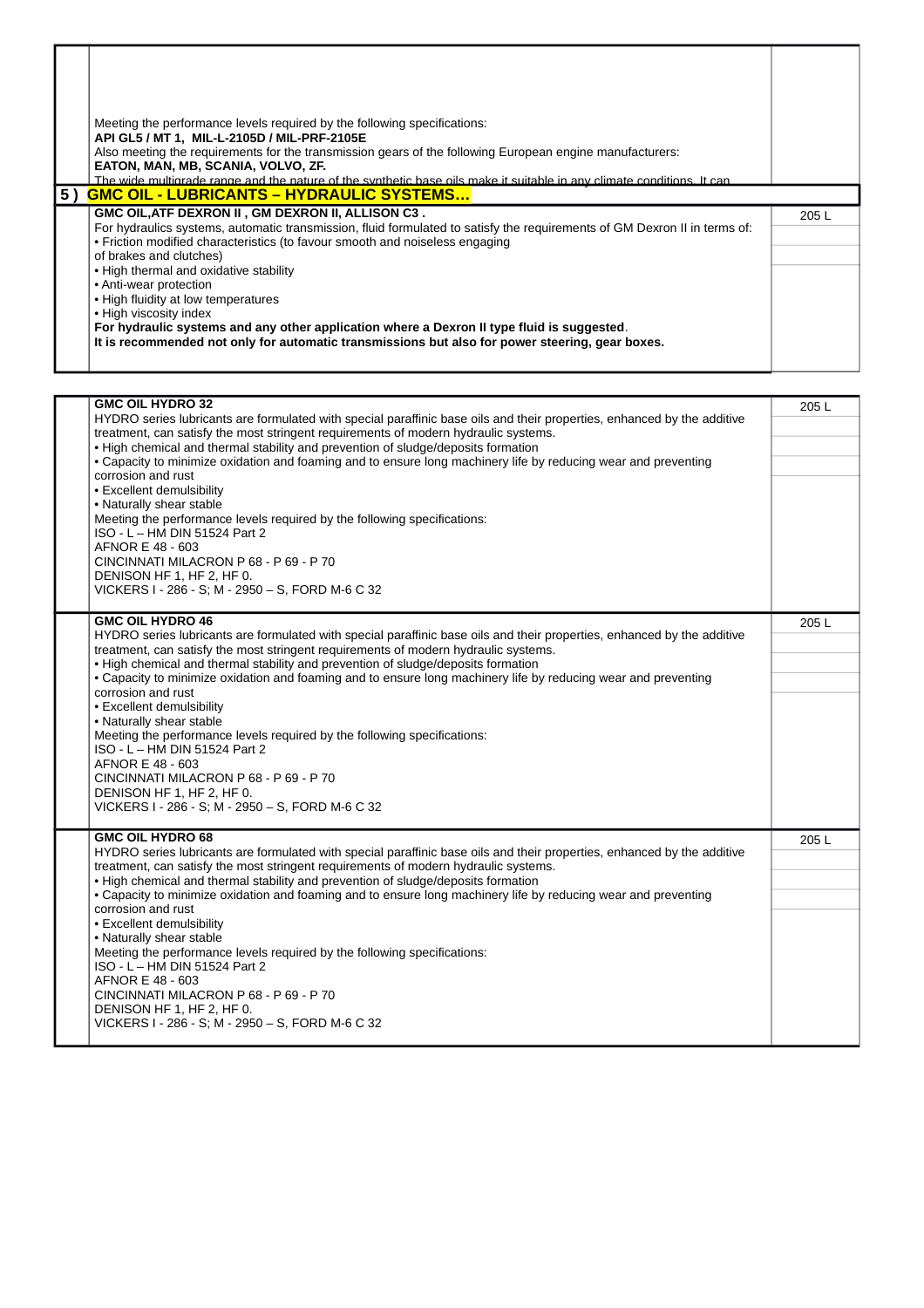|  | GMC OIL HYDRO A.I. 32<br>HYDRO A.I. series lubricants are formulated with special paraffinic base oils and their properties, enhanced by the<br>additive treatment, can satisfy the most stringent requirements of modern hydraulic systems. The high viscosity Index<br>allows efficient and safe application in a wide range of temperatures.<br>• Very low change in viscosity with temperature and low pour point<br>• Strong resistance to shear stress (stay in grade)<br>• High chemical and thermal stability and prevention of sludge/deposits formation<br>• Capacity to minimize oxidation and foaming and to ensure long machinery life by reducing wear and preventing<br>corrosion and rust<br>. Excellent demulsibility Meeting the performance levels required by the following specifications:<br>ISO - L - HV (ISO 6743/4) DIN 51524 Part 3 (HVLP)<br>AFNOR NFE 48 - 603: 48 - 690: 48 - 691<br>CINCINNATI MILACRON P 68 - P 69 - P 70<br>DENISON HF 1, HF 2, HF 0.<br>VICKERS I - 286 - S; M - 2950 - S<br><b>GMC OIL HYDRO A.I. 46</b> | 205L |
|--|------------------------------------------------------------------------------------------------------------------------------------------------------------------------------------------------------------------------------------------------------------------------------------------------------------------------------------------------------------------------------------------------------------------------------------------------------------------------------------------------------------------------------------------------------------------------------------------------------------------------------------------------------------------------------------------------------------------------------------------------------------------------------------------------------------------------------------------------------------------------------------------------------------------------------------------------------------------------------------------------------------------------------------------------------------|------|
|  | HYDRO A.I. series lubricants are formulated with special paraffinic base oils and their properties, enhanced by the<br>additive treatment, can satisfy the most stringent<br>requirements of modern hydraulic systems. The high viscosity Index allows efficient and safe application in a wide range<br>of temperatures.                                                                                                                                                                                                                                                                                                                                                                                                                                                                                                                                                                                                                                                                                                                                  | 205L |
|  | • Very low change in viscosity with temperature and low pour point<br>• Strong resistance to shear stress (stay in grade)<br>• High chemical and thermal stability and prevention of sludge/deposits formation<br>• Capacity to minimize oxidation and foaming and to ensure long machinery life by reducing wear and preventing<br>corrosion and rust                                                                                                                                                                                                                                                                                                                                                                                                                                                                                                                                                                                                                                                                                                     |      |
|  | . Excellent demulsibility Meeting the performance levels required by the following specifications:<br>ISO - L - HV (ISO 6743/4) DIN 51524 Part 3 (HVLP)<br>AFNOR NFE 48 - 603; 48 - 690; 48 - 691<br>CINCINNATI MILACRON P 68 - P 69 - P 70<br>DENISON HF 1, HF 2, HF 0.<br>VICKERS I - 286 - S; M - 2950 - S                                                                                                                                                                                                                                                                                                                                                                                                                                                                                                                                                                                                                                                                                                                                              |      |
|  | GMC OIL HYDRO A.I. 68<br>HYDRO A.I. series lubricants are formulated with special paraffinic base oils and their properties, enhanced by the<br>additive treatment, can satisfy the most stringent requirements of modern hydraulic systems. The high viscosity Index<br>allows efficient and safe application in a wide range of temperatures.<br>• Very low change in viscosity with temperature and low pour point<br>• Strong resistance to shear stress (stay in grade)                                                                                                                                                                                                                                                                                                                                                                                                                                                                                                                                                                               | 205L |
|  | . High chemical and thermal stability and prevention of sludge/deposits formation<br>• Capacity to minimize oxidation and foaming and to ensure long machinery life by reducing wear and preventing<br>corrosion and rust<br>. Excellent demulsibility Meeting the performance levels required by the following specifications:<br>ISO - L - HV (ISO 6743/4) DIN 51524 Part 3 (HVLP)                                                                                                                                                                                                                                                                                                                                                                                                                                                                                                                                                                                                                                                                       |      |
|  | AFNOR NFE 48 - 603; 48 - 690; 48 - 691<br>CINCINNATI MILACRON P 68 - P 69 - P 70<br>DENISON HF 1, HF 2, HF 0.<br>VICKERS I - 286 - S; M - 2950 - S                                                                                                                                                                                                                                                                                                                                                                                                                                                                                                                                                                                                                                                                                                                                                                                                                                                                                                         |      |
|  | 6 ) <mark>GMC OILS– COMPRESSOR OIL</mark>                                                                                                                                                                                                                                                                                                                                                                                                                                                                                                                                                                                                                                                                                                                                                                                                                                                                                                                                                                                                                  |      |
|  | <b>GMC OIL COMPRESSORI ISO 32</b>                                                                                                                                                                                                                                                                                                                                                                                                                                                                                                                                                                                                                                                                                                                                                                                                                                                                                                                                                                                                                          | 205L |
|  | Air compressor special lubricants based on selected paraffinic mineral oils and containing a package of anti-foam, anti-<br>corrosion, anti-oxidation and anti-wear additives in order to work at high temperatures while minimizing the level of carbon<br>deposits that could cause compressor malfunctioning. They are suitable for both reciprocating and rotary (either vane or                                                                                                                                                                                                                                                                                                                                                                                                                                                                                                                                                                                                                                                                       |      |
|  | screw) compressors, operating with air discharge temperatures even higher than 200°C. Recommended for lubrication of<br>bearings, crank gears and gear boxes of centrifugal compressors, vacuum pumps and high speed reduction units.<br>Meeting the performance levels required by the following specifications:<br>DIN 51506 Category VDL (ISO 32-68-150 Reciprocating compressors)<br>DIN 51506 Category VBL (ISO 320 Reciprocating compressors)<br>ISO 6743-3A tipo ISO-L-DAC (Reciprocating compressors)<br>ISO 6743-3A tipo ISO-L-DAJ (Rotary compressors)<br>They have performances and general characteristics in line with the requirements of the major compressors<br>manufacturers.                                                                                                                                                                                                                                                                                                                                                            |      |
|  | <b>GMC OIL COMPRESSORI ISO 46</b><br>Air compressor special lubricants based on selected paraffinic mineral oils and containing a package of anti-foam, anti-                                                                                                                                                                                                                                                                                                                                                                                                                                                                                                                                                                                                                                                                                                                                                                                                                                                                                              | 205L |
|  | corrosion, anti-oxidation and anti-wear additives in order to work at high temperatures while minimizing the level of carbon                                                                                                                                                                                                                                                                                                                                                                                                                                                                                                                                                                                                                                                                                                                                                                                                                                                                                                                               |      |
|  | deposits that could cause compressor malfunctioning. They are suitable for both reciprocating and rotary (either vane or<br>screw) compressors, operating with air discharge temperatures even higher than 200°C. Recommended for lubrication of                                                                                                                                                                                                                                                                                                                                                                                                                                                                                                                                                                                                                                                                                                                                                                                                           |      |
|  | bearings, crank gears and gear boxes of centrifugal compressors, vacuum pumps and high speed reduction units.<br>Meeting the performance levels required by the following specifications:<br>DIN 51506 Category VDL (ISO 32-68-150 Reciprocating compressors) / DIN 51506 Category VBL (ISO 320 Reciprocating<br>compressors) / ISO 6743-3A tipo ISO-L-DAC (Reciprocating compressors) / ISO 6743-3A tipo ISO-L-DAJ (Rotary<br>compressors)                                                                                                                                                                                                                                                                                                                                                                                                                                                                                                                                                                                                                |      |
|  |                                                                                                                                                                                                                                                                                                                                                                                                                                                                                                                                                                                                                                                                                                                                                                                                                                                                                                                                                                                                                                                            |      |
|  |                                                                                                                                                                                                                                                                                                                                                                                                                                                                                                                                                                                                                                                                                                                                                                                                                                                                                                                                                                                                                                                            |      |